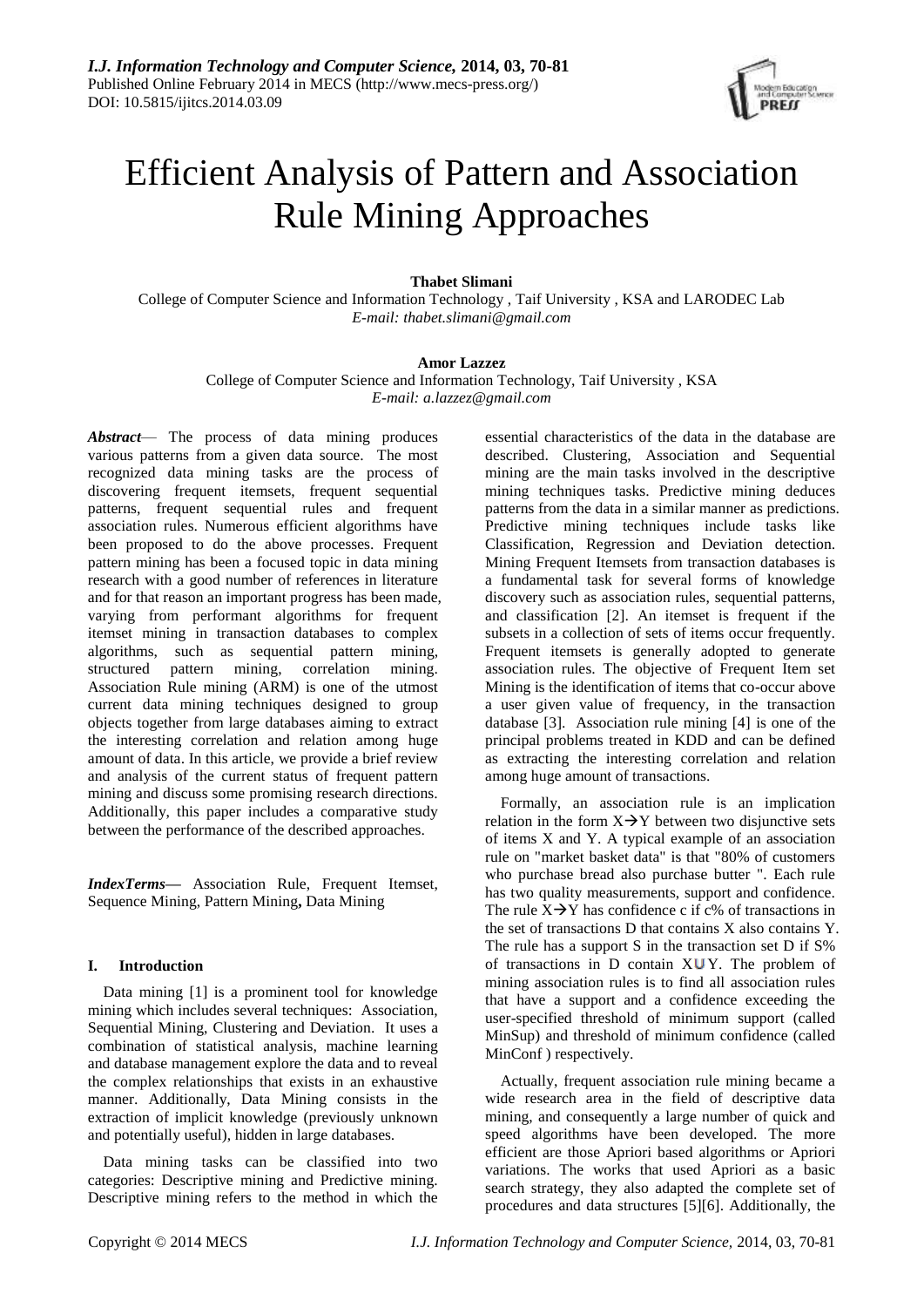scheme of this important algorithm was also used in sequential pattern mining [7], episode mining, functional dependency discovery & other data mining fields (hierarchical association rules [8]).



Fig. 1: Data Mining tasks categories

This paper is organized as follows: in Section 2, we briefly describe association rules mining. Section 3 summarizes kinds of frequent pattern mining and association rule mining. Section 4 details a review of association rules approaches. In Section 5, we describe a performance analysis of the described mining algorithms. Some limited research directions are discussed in Section 6. Finally, we conclude with a summary of the paper contents.

#### **II. Association Rule Mining**

In this section we will introduce the association rule mining problem in detail. We will explain several concerns of Association Rule Mining (ARM).

The original purpose of association rule mining was firstly stated in [5]. The objective of the association rule mining problem was to discover interesting association or correlation relationships among a large set of data items. Support and confidence are the most known measures for the evaluation of association rule interestingness. The key elements of all *Apriori*-like algorithms is specified by the measures allowing to mine association rules which have support and confidence greater than user defined thresholds.

The formal definition of association rules is as follows: Let  $I = iI$ , i2, ... *im* be a set of items (binary literals). Let D be a set of database transactions where each transaction T is a set of items such that  $T \subseteq I$ . The identifier of each transaction is called TID. An item X is contained in the transaction T if and only if  $X \subseteq T$ . An association rule is defined as an implication of the form:  $X \Rightarrow Y$ , where  $X, Y \Rightarrow T$  and  $X \cap Y = \emptyset$ . The rule  $X \Rightarrow Y$  appears in D with support **s**, where **s** is the

percentage of transactions in D that contain  $X \cup Y$ . The set *X* is called the antecedent and the set *Y* is called consequent of the rule. We denote by c the confidence of the rule  $X \Rightarrow Y$ . The rule  $X \Rightarrow Y$  has a confidence **c** in D if c is the percentage of transactions in **D**  containing **X** which also contain **Y**.

There are two categories used for the evaluation criteria to capture the interestingness of association rules: *descriptive* criteria (support and confidence) and *statistical* criteria. The most important disadvantage of statistical criterion is its reliance on the size of the mined population [9]. The statistical criterion requires a *probabilistic* approach to model the mined population which is quite difficult to undertake and needs advanced statistical knowledge of users. Conversely, descriptive criteria express interestingness of association rules in a more natural manner and are easy to use.

Support and confidence are the most known measures for the evaluation of association rule interestingness. In addition to the support and confidence, the quality of association rules is measured using different metric*:* the Lift criterion (LIFT) [10], the Loevinger criterion (LOEV) [11], leverage criteria [12] and Collection of quality measures is presented in [13], etc...

The support of an itemset  $X$  denoted by  $S(X)$  is the ratio of the number of transactions that contains the itemset X ( $|T_x|$ ) to the total number of transactions ( $|D|$ ). S(X) is defined by the following formula:

$$
S(X) = \frac{|T_X|}{|D|} \tag{1}
$$

The support of an association rule denoted by  $S(X \Rightarrow Y)$  is the ratio of the number of transactions containing both X and Y ( $||T_x \cap |T_y|$ ) to the total number of transactions, |D|. If the support of an association rule is 20% this means that 20% of the analyzed transactions contain  $X \cup Y$ .  $S(X \Rightarrow Y)$  is defined by the following formula:

$$
S(X \Rightarrow Y) = \frac{|T_X \cap |T_Y|}{|D|} \tag{2}
$$

The confidence of an association rule indicates the degree of correlation between x and y in the database. It is used as a measure of a rule's strength. The confidence of an association rule  $X \rightarrow Y$  denoted by  $C(X \rightarrow Y)$  is the ratio of the number of transactions that contain XUY  $(S(X \rightarrow Y))$  to the number of transactions that contain  $X$   $(S(X))$ . Consequently, if we say an association rule has a confidence of 87%, it means that 87% of the transactions containing X also contain Y.  $C(X \rightarrow Y)$  is defined by the following formula:

$$
C(X \Rightarrow Y) = \frac{S(X \Rightarrow Y)}{S(X)} = \frac{|T_X \cap T_Y|}{|T_X|}
$$
(3)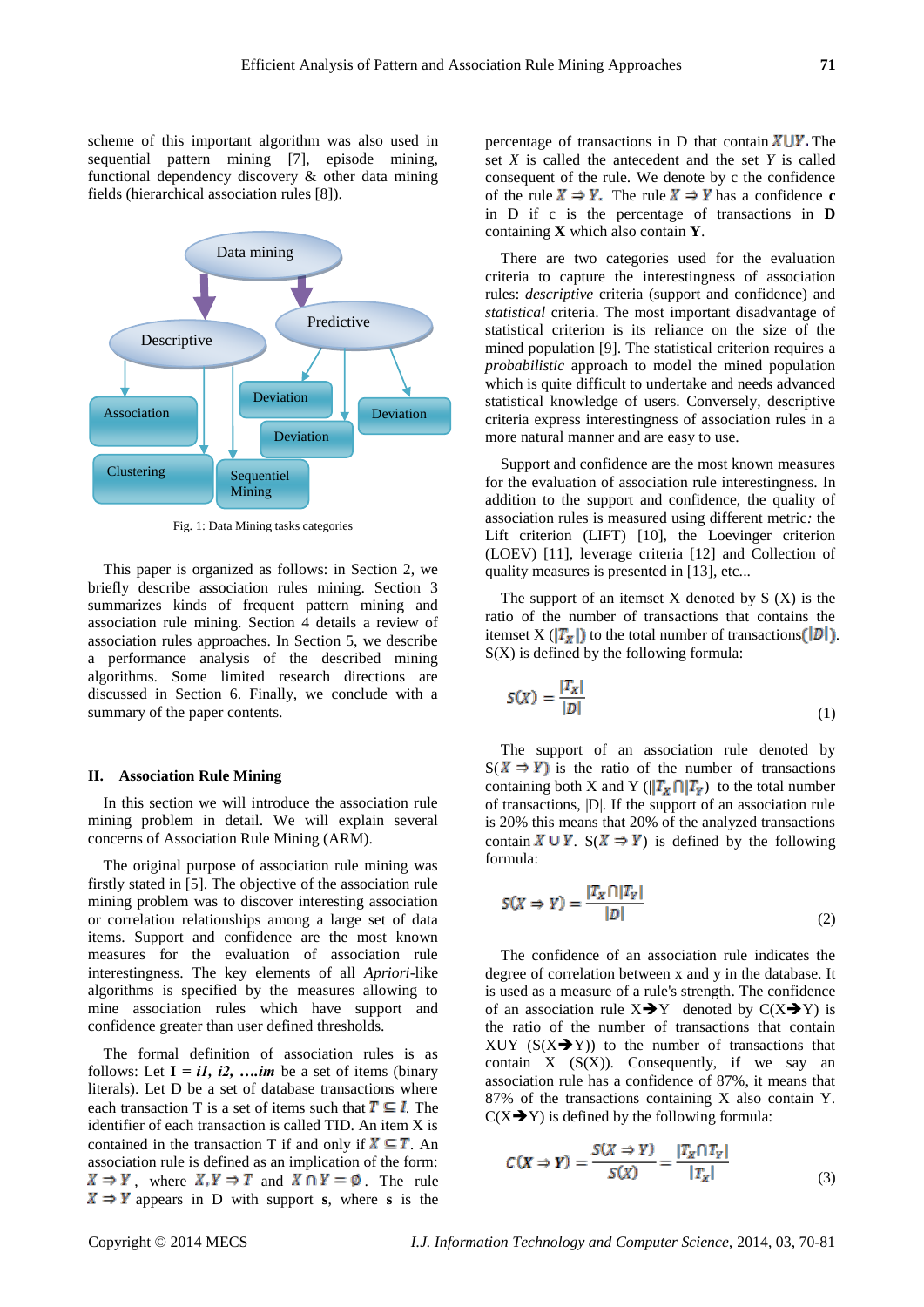Association rule mining is described as a two-step process as follows:

Step 1: extraction of all frequent itemsets.

Step 2: Strong association rules extractions from the obtained frequent itemsets.

In general, association rules are considered interesting (frequent) if they satisfy both a minimum support threshold and a minimum confidence threshold defined by users or domain experts.

If the support and the confidence of an association rule  $X \rightarrow Y$  is greater than or equal to the user specified minimum support, *minsupp* and minimum confidence value, *minconf* this rule is said to be frequent (interesting). A frequent rule is characterized by the following properties:

$$
S(X \Rightarrow Y) \geq minsupp \tag{4}
$$

and

$$
C(X \Rightarrow Y) \geq minconf \tag{5}
$$

# **III. Kinds of Frequent Pattern Mining and Association Rule mining**

We present in the following sections different kind of pattern to be mined and several kind of association rule mining. Several kinds of association rules mining can be defined: Frequent itemset, multilevel, multidimensional, constraints based, Boolean and quantitative association rule mining (Fig 1).



Fig. 2: Kind of pattern to be mined with Association Rules

**Ex Frequent itemset mining:** The mining process of frequent itemsets (sets of items) can be started from transactional, relational data sets or other kinds of frequent patterns from other kinds of data sets.

- **Sequential pattern mining**: As an example, with sequential pattern mining, it is possible to study the order in which items are frequently purchased. Then, The mining process finds a frequent *subsequences*  from a set of *sequential data set*, where a sequence records an ordering of events.
- **Structured pattern mining**: The mining process searches for frequent *substructures* in a *structured data set*. A *structure is defined* as a general concept that covers many structural forms, such as graphs, lattices, trees, sequences, sets, single items, or combinations of such structures. Consequently, structured pattern mining can be considered as the most general form of frequent pattern mining.

#### **3.1 Kinds of Frequent Pattern Itemset Mining**

We can mine the complete set of frequent itemsets, based on the *completeness* of patterns to be mined: we can distinguish the following types of frequent itemset mining, given a minimum support threshold:

- $\checkmark$  Closed frequent Itemset: An itemset *X* is a closed frequent itemset in set *S* if *X* is both closed and frequent in *S*.
- $\checkmark$  **Maximal frequent itemset** :An itemset *X* is a maximal frequent itemset (or max-itemset) in set *S* if *X* is frequent, and there exists no super-itemset *Y*  such that  $X \subseteq Y$  and *Y* is frequent in *S*.
- $\checkmark$  Constrained frequent itemset: An itemset *X* is a constrained frequent itemset in set S if X satisfy a set of user-defined constraints.
- $\checkmark$  Approximate frequent itemset: An itemset *X* is an approximate frequent itemset in set S if X derive only approximate support counts for the mined frequent itemsets.
- $\checkmark$  **Near-match frequent itemsets**: An itemset *X* is a near-match frequent itemset if X tally the support count of the near or almost matching itemsets.
- $\checkmark$  Top-*k* frequent itemset: An itemset *X* is a top-*k* frequent itemset in set S if X is the *k* most frequent itemset for a user-specified value, *k*.

## **3.2 Kinds of Association Rule Mining**

Based on the *number of data dimensions* involved in the rule, we can distinguish two dimensions types of association rules:

**Single-dimensional association rule**: An association rule is a single-dimensional, if the items or attributes in an association rule reference only one dimension. For example, if  $X$  is an itemset, then a singledimensional rule could be rewritten as follows:  $b u y s(X, 'b red')) \rightarrow b u y s(X, 'milk').$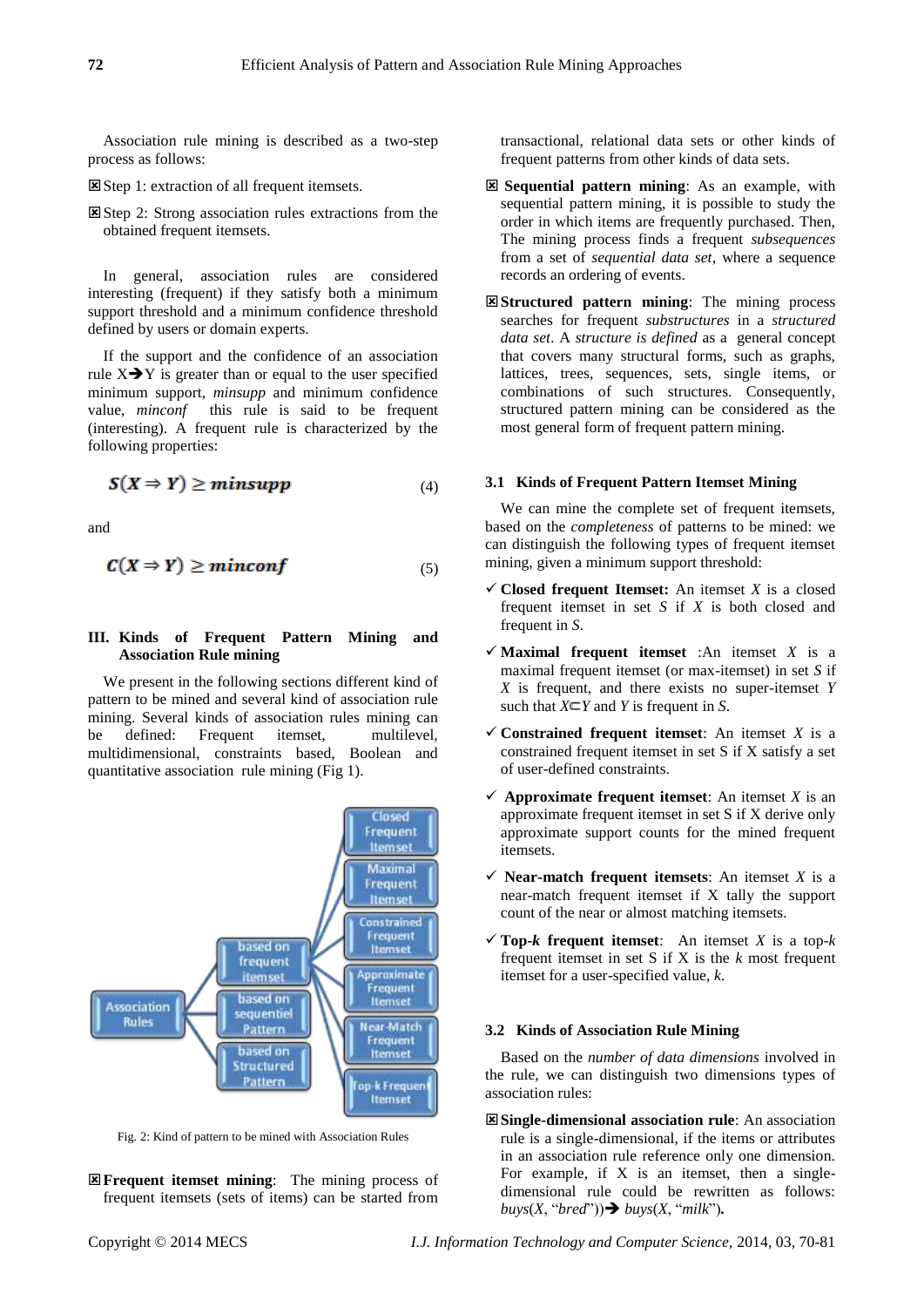**Multidimensional association rule**: If a rule references more than one dimension, such as the dimensions *study-level, income*, and *buys*, then it is a multidimensional association rule. Let X an itemset, the following rule is an example of a multidimensional rule:

*Study-Level*(*X*, "20…25")^*income*(*X*, "30*K*…. 40*K*")) *buys*(*X*, "*performant computer*"):

Based on the *types of values* handled in the rule, we can distinguish two types of association rules:

**Boolean association rule**: a rule is a Boolean association rule, if it involves associations between the presence or the absence of items. For example, the following rule is a Boolean association rules obtained from market basket analysis: *buys*(*X*, "*computer*"))*buys*(*X*, "*scanner*").



Fig. 3: Kinds of association rules mining

**Quantitative association rule**: a rule is a quantitative association rule, if it describes associations between quantitative items or attributes. In these rules, quantitative values for items or attributes are partitioned into intervals. For example, the following rule is a quantitative association rules:

*Study-Level*(*X*, "20…25")^*income*(*X*, "30*K*…. 40*K*")) *buys*(*X*, "*performant computer*").

Based on the *kinds of rules* to be mined, we can distinguish correlation rules defined as follows:

**Correlation rule**: In general, such mining can generate a large number of rules, many of which are redundant or do not indicate a correlation relationship among itemsets. Consequently, the discovered

associations can be further analyzed to uncover statistical correlations, leading to correlation rules.

#### **IV. Review of Pattern Mining Approaches**

This section presents a comprehensive survey, mainly focused on the study of research methods for mining the frequent itemsets and association rules with utility considerations. Most of the existing works paid attention to performance and memory perceptions.

**Apriori:** Apriori proposed by [14] is the fundamental algorithm. It searches for frequent itemset browsing the lattice of itemsets in breadth. The database is scanned at each level of lattice. Additionally, Apriori uses a pruning technique based on the properties of the itemsets, which are: If an itemset is frequent, all its subsets are frequent and not need to be considered.

**AprioriTID**: AprioriTID proposed by [14]. This algorithm has the additional property that the database is not used at all for counting the support of candidate itemset after the first pass. Rather, an encoding of the candidate itemsets used in the previous pass is employed for this purpose.

**DHP:** DHP algorithm (Direct Haching and Pruning) proposed by [15] is an extension of the Apriori algorithm, which use the hashing technique with the attempts to efficiently generate large itemsets and reduces the transaction database size. Any transaction that does not contain any frequent k-itemsets cannot contain any frequent (k+1)-itemsets and such a transaction may be marked or removed.

**FDM:** FDM (Fast Distributed Mining of association rules) has been proposed by [16], which has the following distinct features.

- 1. The generation of candidate sets is in the same spirit of Apriori. However, some relationships between locally large sets and globally large ones are explored to generate a smaller set of candidate sets at each iteration and thus reduce the number of messages to be passed.
- 2. The second step uses two pruning techniques, local pruning and global pruning to prune away some candidate sets at each individual sites.
- 3. In order to determine whether a candidate set is large, this algorithm requires only O(n) messages for support count exchange, where n is the number of sites in the network. This is much less than a straight adaptation of Apriori, which requires  $O(n^2)$ messages.

**GSP**: Generalized Sequentiel Patterns (GSP) is representative Apriori-based sequential pattern mining algorithm proposed by Srikant & Agrawal in 1996 [17]. This algorithm uses the downward-closure property of sequential patterns and adopts a multiplepass, candidate generate-and-test approach.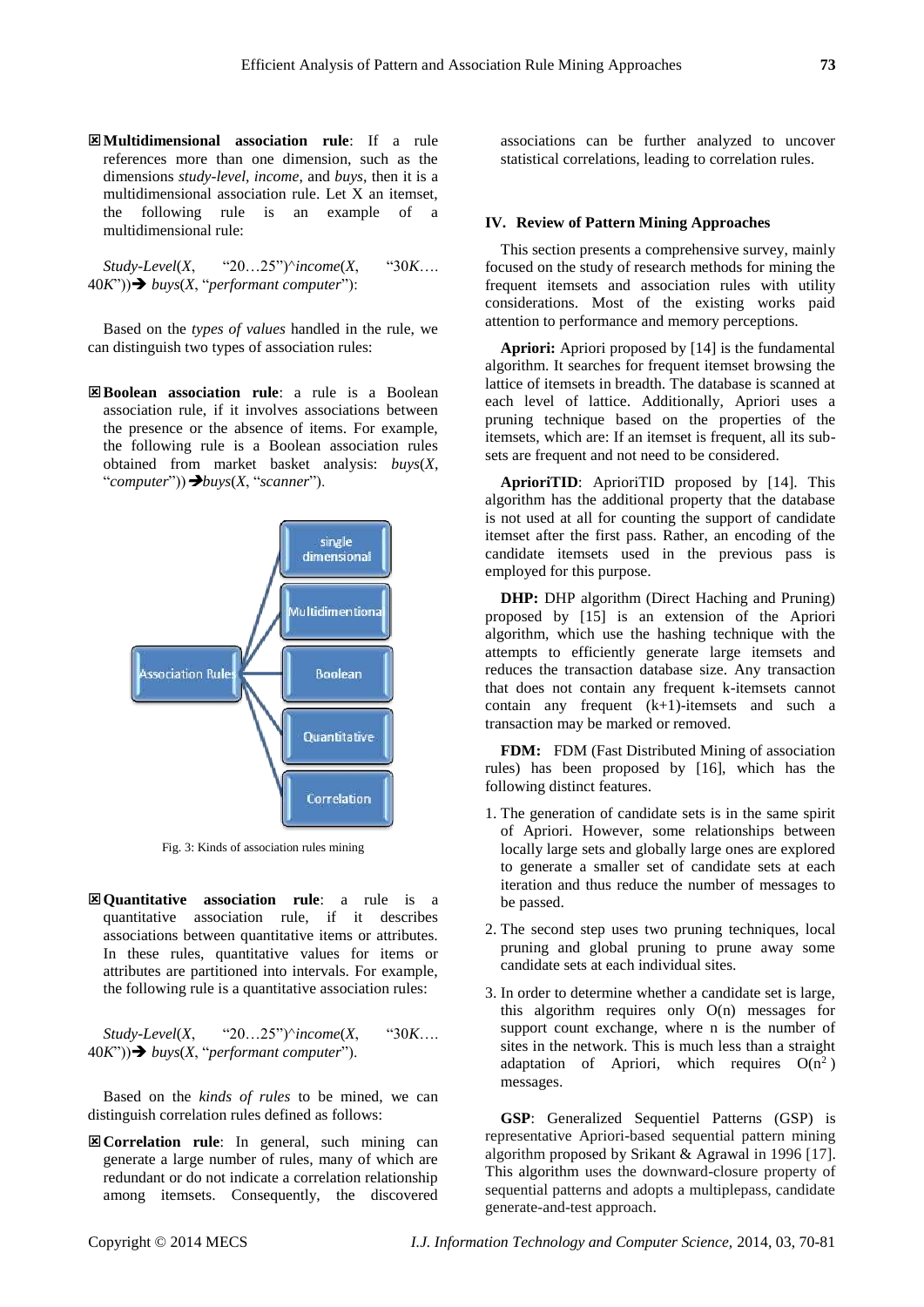**DIC:** This algorithm is proposed by Brin et al [18] in 1997. This algorithm partitions the database into intervals of a fixed size so as to lessen the number of traversals through the database. The aim of this algorithm is to find large itemsets which applies infrequent passes over the data than conventional algorithms, and yet uses scarcer candidate itemsets than approaches that rely on sampling. Additionally, DIC algorithm presents a new way of implication rules standardized based on both the predecessor and the successor.

PincerSearch: The Pincer-search algorithm [19], proposes a new approach for mining maximal frequent itemset which combines both bottom-up and top-down searches to identify frequent itemsets effectively. It classifies the data source into three classes as frequent, infrequent, and unclassified data. Bottom-up approach is the same as Apriori. Top-down search uses a new set called Maximum-Frequent-Candidate-Set (MFCS). It also uses another set called the Maximum Frequent Set (MFS) which contains all the maximal frequent itemsets identified during the process. Any itemset that is classified as infrequent in bottom-up approach is used to update MFCS. Any itemset that is classified as frequent in the top-down approach is used to reduce the number of candidates in the bottom–up approach. When the process terminates, both MFCS and MFS are equal. This algorithm involves more data source scans in the case of sparse data sources.

**CARMA:** Proposed in 1999 by Hidber [20] which presents a new Continuous Association Rule Mining Algorithm (CARMA) used to continuously produce large itemsets along with a shrinking support interval for each itemset. This algorithm allows the user to change the support threshold anytime during the first scan and always complets it at most to scan. CARMA performs Apriori and DIC on low support thresholds. Additionally CARMA readily computes large itemsets in cases which are intractable for Apriori and DIC.

**CHARM:** Proposed in 1999 Mohammed J. Zaki et al. [21] which presents an approach of Closed Association Rule Mining; (CHARM, "H" is complimentary). This effective algorithm is designed for mining all frequent closed itemsets. With the use of a dual itemset-Tidset search tree it is supposed as closed sets, and use a proficient hybrid method to skive off many search levels. CHARM significantly outpaces previous methods as proved by experimental assessment on a numerous real and duplicate databases.

**Depth-project**: DepthProject proposed by Agarwal et al., (2000) [22] also mines only maximal frequent itemsets. It performs a mixed depth-first and breadthfirst traversal of the itemset lattice. In the algorithm, both subset infrequency pruning and superset frequency pruning are used. The database is represented as a bitmap. Each row in the bitmap is a bitvector corresponding to a transaction and each column corresponds to an item. The number of rows is equal to

the number of transactions, and the number of columns is equal to the number of items. By using the carefully designed counting methods, the algorithm significantly reduces the cost for finding the support counts.

**FP-growth:** The principle of **FP-growth** method [23] is to found that few lately frequent pattern mining methods being effectual and scalable for mining long and short frequent patterns. FP-tree is proposed as a compact data structure that represents the data set in tree form. Each transaction is read and then mapped onto a path in the FP-tree. This is done until all transactions have been read. Different transactions that have common subsets allow the tree to remain compact because their paths overlap. The size of the FP-tree will be only a single branch of nodes. The worst case scenario occurs when every transaction has a unique itemset and so the space needed to store the tree is greater than the space used to store the original data set because the FP-tree requires additional space to store pointers between nodes and also the counters for each item.

**Eclat** : Is an algorithm proposed by Zaki [24] in 2000 for discovering **frequent itemsets** from a transaction database. The first scan of the database builds the TID\_set of each single item. Starting with a single item  $(k = 1)$ , the frequent  $(k+1)$ -itemsets grown from a previous *k*-itemset can be generated according to the Apriori property, with a depth-first computation order similar to FP-growth [23]. The computation is done by intersection of the TID\_sets of the frequent *k*-itemsets to compute the TID\_sets of the corresponding *(k*+1*)* itemsets. This process repeats, until no frequent itemsets or no candidate itemsets can be found.

**SPADE**: SPADE is an algorithm for mining frequent sequential patterns **from a** sequence database proposed in 2001 by Zaki **[25].** The author uses combinatorial properties to decompose the original problem into smaller sub-problems, that can be independently solved in main-memory using efficient lattice search techniques, and using simple join operations**.** All sequences are discovered in only three database scans.

**SPAM:** SPAM is an algorithm developed by Ayres et al. in 2002 [26] for mining sequential patterns. The developed algorithm is especially efficient when the sequential patterns in the database are very long. The authors introduce a novel *depth-first* search strategy that integrates a depth-first traversal of the search space with effective pruning mechanisms. The implementation of the search strategy combines a vertical bitmap representation of the database with efficient support counting.

**Diffset** : Proposed by Mohammed J. Zaki et al. [27] in 2003 as a new vertical data depiction which keep up trace of differences in the tids of a candidate pattern from its generating frequent patterns. This work proves that diffsets is significantly expurgated (by orders of magnitude) the extent of memory needed to keep intermediate results.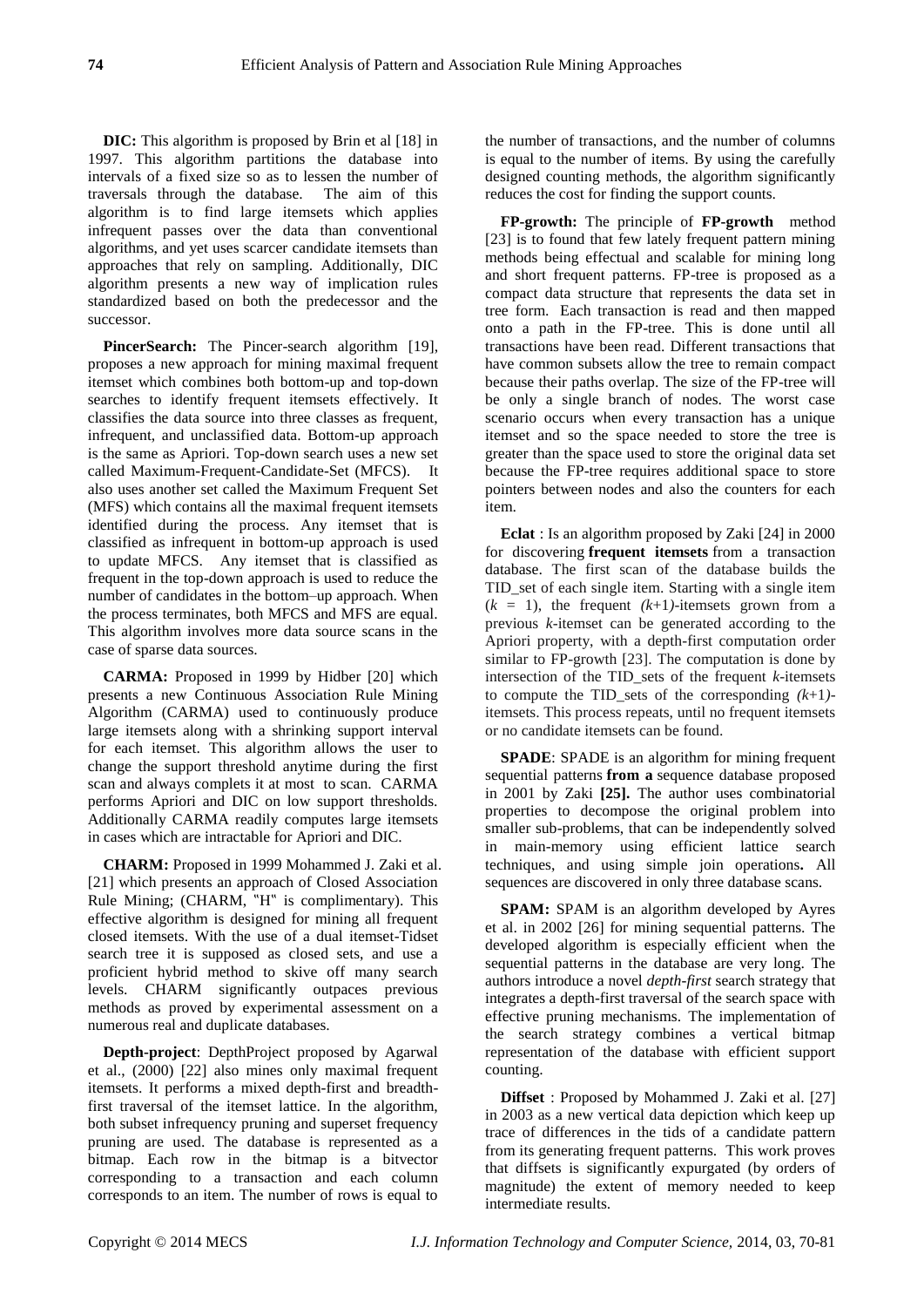**DSM-FI:** Data Stream Mining for Frequent Itemsets is a novel single-pass algorithm implemented in 2004 by Hua-Fu Li, et al. [28]. The aim of this algorithm is to excavate all frequent itemsets over the history of data streams.

**PRICES**: a skilled algorithm developed by Chuan Wang [29] in 2004, which first recognizes all large itemsets used to construct association rules. This algorithm decreased the time of large itemset generation by scanning the database just once and by logical operations in the process. For this reason it is capable and efficient and is ten times as quick as Apriori in some cases.

**PrefixSpan:** PrefixSpan proposed by Pei et al. [30] in 2004 is an approach that project recursively a sequence database into a set of smaller projected databases, and sequential patterns are grown in each projected database by exploring only locally frequent fragments. The authors guided a comparative study that shows PrefixSpan, in most cases, outperforms the a priori-based algorithm GSP, FreeSpan, and SPADE.

**Sporadic Rules**: Is an algorithm for mining perfectly sporadic association rules proposed by Koh & Rountreel. [31]. The authors define sporadic rules as those with low support but high confidence. They used Apriori-Inverse" as a method of discovering sporadic rules by ignoring all candidate itemsets above a maximum support threshold.

**IGB**: Is an algorithm for mining the IGB informative and generic basis of association rules from a transaction database. This algorithm is proposed by Gasmi et al. [32] in 2005. The proposal consists in reconciling between the compactness and the information lossless of the generic basis presented to the user. For this reason,the proposed approach presents a new informative generic basis and a complete axiomatic system allowing the derivation of all the association rules and a new categorization of "factual" and "implicative" rules in order to improve quality of exploitation of the knowledge presented to the user.

**GenMax:** GenMax proposed by Gouda and Zaki [33] in 2005 is a backtrack search based algorithm for mining maximal frequent itemsets. GenMax uses a number of optimizations to prune the search space. It uses a novel technique called progressive focusing to perform maximality checking, and diffset propagation to perform fast frequency computation.

**FPMax**: FPMax (Frequent Maximal Item Set) is an algorithm proposed by Grahne and Zhu, (2005) [34] based on FP Tree. It receives a set of transactional data items from relational data model, two interesting measures Min Support, Min Confidence and then generates Frequent Item Sets with the help of FPTree. During the process of generating Frequent Item Sets, it uses array based structure than tree structure. Additionally, the FPMax is a variation of the FP-growth method, for mining maximal frequent item sets. Since

FPMax is a depth-first algorithm, a frequent item set can be a subset only of an already discovered MFI.

**FHARM:** Fuzzy Healthy Association Rule Mining Algorithm is a proficient algorithm developed by M. Sulaiman Khan et al. [35] in 2006. In this approach, edible attributes are filtered from transactional input data by rejections and are then converted to Required Daily Allowance (RDA) numeric values. The averaged RDA database is then converted to a fuzzy database that contains normalized fuzzy attributes comprising different fuzzy sets.

**H-Mine**: H-Mine is an algorithm for discovering frequent itemsets from a transaction database developed by Pei et al. [36] in 2007. They proposed a simple and novel data structure using hyperlinks, H-struct, and a new mining algorithm, H-mine, which takes advantage of this data structure and dynamically adjusts links in the mining process. A distinct feature of the proposed method is that it has a very limited and precisely predictable main memory cost and runs very quickly in memory-based settings. Moreover, it can be scaled up to very large databases using database partitioning.

**FHSAR**: FHSAR is an algorithm for hiding sensitive association rules proposed by Weng et al. **[37].** The algorithm can completely hide any given SAR by scanning database only once, which significantly reduces the execution time. The conducted results show that FHSAR outperforms previous works in terms of execution time required and side effects generated in most cases.

**Reverse Apriori**: Is a novel algorithm presented in 2008 by Kamrul et al. [38] used in association rules mining for frequent pattern production. The proposed approach generates large frequent itemsets only if it satisfies user specified minimum item support. It then gradually decreases the number of items in the itemsets until it gets the largest frequent itemsets.

**DTFIM** : Distributed Trie-based Frequent Itemset Mining is an approach presented in 2008 by Ansari et al. [39] This algorithm is proposed for a multi-computer environment and it is revised with some FDM algorithm ideas for candidate generation step. The proposed algorithm shows that Trie data structure can be used for distributed association rule mining not just for sequential algorithms.

**GIT-tree**: GIT-tree is a tree structure developed in 2009 by [40] to mine frequent itemsets in a hierarchical database with the aim to reduce the mining time. They developed an algorithm scans database one time only and use Tidset to compute the support of generalized itemset faster.

**Scaling Apriori**: Enhanced scaling Apriori for association rule mining efficacy is developed in 2010 by Prakash & Parvathi [41] . This approach proposes an improved Apriori algorithm to minimize the number of candidate sets while generating association rules by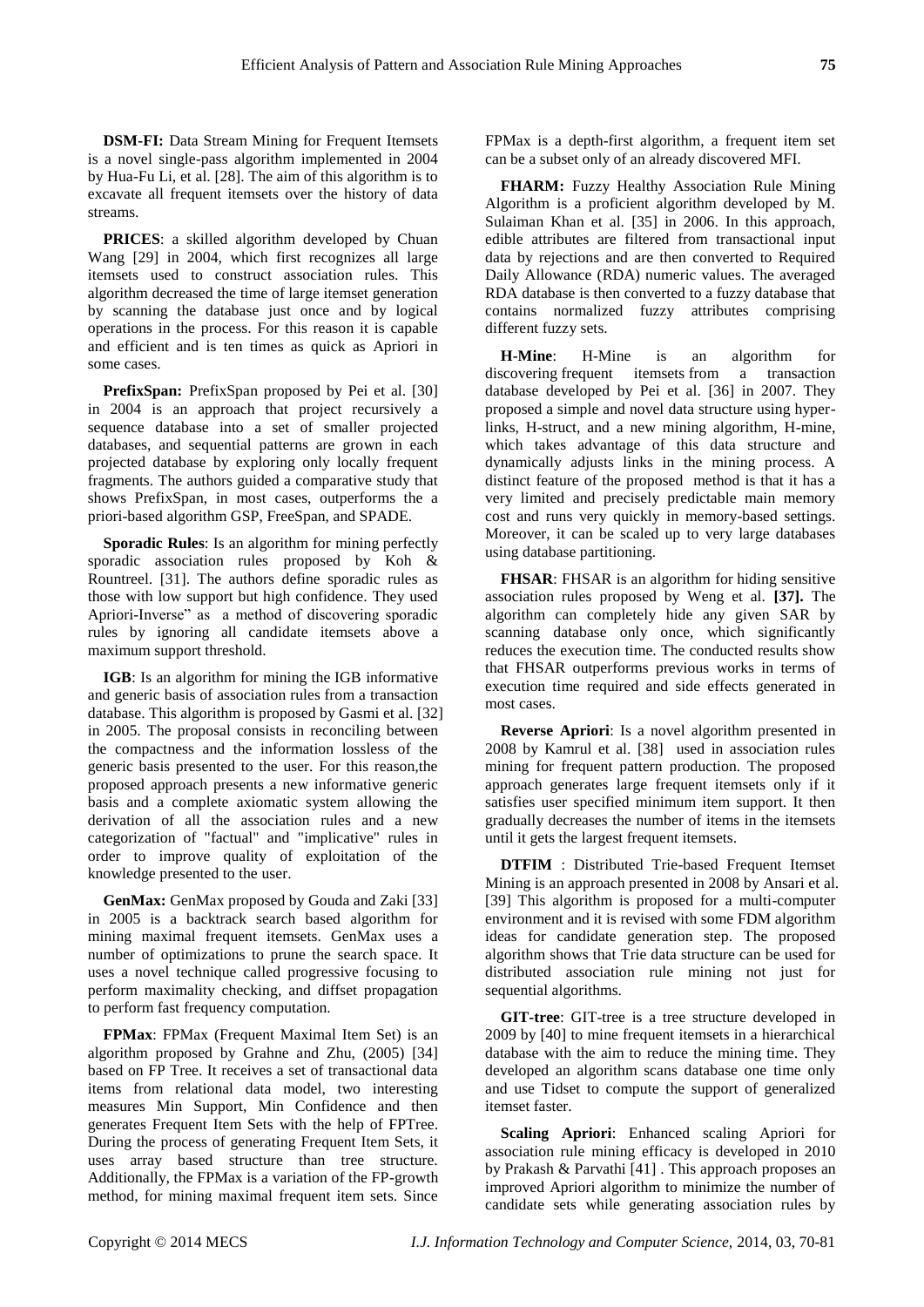evaluating quantitative information associated with each item that occurs in a transaction, which was usually, discarded as traditional association rules focus just on qualitative correlations. The proposed approach reduces not only the number of itemsets generated but also the overall execution time of the algorithm.

**CMRules**: CMRules is an algorithm for mining sequential rules **from** a sequence database proposed by Fournier-Viger et al. [42] in 2010. The proposed algorithm proceeds by first finding association rules to prune the search space for items that occur jointly in many sequences. Then it eliminates association rules that do not meet the minimum confidence and support thresholds according to the time ordering. The tested results show that for some datasets CMRules is faster and has a better scalability for low support thresholds.

**TopSeqRules**: TopSeqRules is an algorithm for mining sequential rules from a sequence database proposed by Fournier-Viger et al. [43] in 2010. The proposed algorithm allows to mine the top-k sequential rules from sequence databases, where *k* is the number of sequential rules to be found and is set by the user. This algorithm is proposed, becaus**e** current algorithms can become very slow and generate an extremely large amount of results or generate too few results, omitting valuable information.

**Approach based on minimum effort**: The work proposed by Rajalakshmi et al. (2011) [44] describes a novel method to generate the maximal frequent itemsets with minimum effort. Instead of generating candidates for determining maximal frequent itemsets as done in other methods [45], this method uses the concept of partitioning the data source into segments and then mining the segments for maximal frequent itemsets. Additionally, it reduces the number of scans over the transactional data source to only two. Moreover, the time spent for candidate generation is eliminated. This algorithm involves the following steps to determine the MFS from a data source:

- 1. Segmentation of the transactional data source.
- 2. Prioritization of the segments
- 3. Mining of segments

**FPG ARM:** Frequent Pattern Growth Association Rule Mining is an approach proposed In 2012 by Rao & Gupta [46] as a novel scheme for extracting association rules thinking to the number of database scans, memory consumption, the time and the interestingness of the rules. They used a FIS data extracting association algorithm to remove the disadvantages of APRIORI algorithm which is efficient in terms of the number of database scan and time.

**TNR:** Is an approximate algorithm developed by Fournier-Viger & S.Tseng [47] in 2012 which aims to mine the top-*k* non redundant association rules that we

name TNR (*T*op-*k N*onredundant *R*ules). It is based on a recently proposed approach for generating association rules that is named "rule expansions", and adds strategies to avoid generating redundant rules. An evaluation of the algorithm with datasets commonly used in the literature shows that TNR has excellent performance and scalability.

**ClaSP**: ClaSP is an algorithm for mining frequent closed sequence proposed by Gomariz et al**.** [48] in 2013**.** This algorithm uses several efficient search space pruning methods together with a vertical database layout**.**

# **V. Performance Analysis**

This section presents a comparative study, mainly focused on the study of research methods for mining the frequent itemsets, mining association rules, mining sequential rules and mining sequential pattern. Most of the existing works paid attention to performance and memory perceptions. Table 1 presents a classification of all the described approaches and algorithms.

# **5.1 Frequent Itemset Mining**

Apriori algorithm is among the original proposed structure which deals with association rule problems. In conjunction with Apriori, the AprioriTid and AprioriHybrid algorithms have been proposed. For smaller problem sizes, the AprioriTid algorithm is executed equivalently well as Apriori, but the performance degraded two times slower when applied to large problems. The support counting method included in the Apriori algorithm has involved voluminous research due to the performance of the algorithm. The proposed DHP optimization algorithm (Direct Hashing and Pruning) intended towards restricting the number of candidate itemstes, shortly following the Apriori algorithms mentioned above. The proposal of DIC algorithm is intended for database partitions into intervals of a fixed size with the aim to reduce the number of traversals through the database. Another algorithm called the CARMA algorithm (Continuous Association Rule Mining Algorithm) employs an identical technique in order to restrict the interval size to 1.

Approaches under this banner can be classified into two classes: Mining frequent itemsets without candidate generation and Mining frequent itemsets using vertical data format.

**Mining frequent itemsets without candidate generation:** Based on the Apriori principles, Apriori algorithm considerably reduces the size of candidate sets. Nevertheless, it presents two drawbacks: (1) a huge number of candidate sets production, and (2) recurrent scan of the database and candidates check by pattern matching. As a solution,FP-growth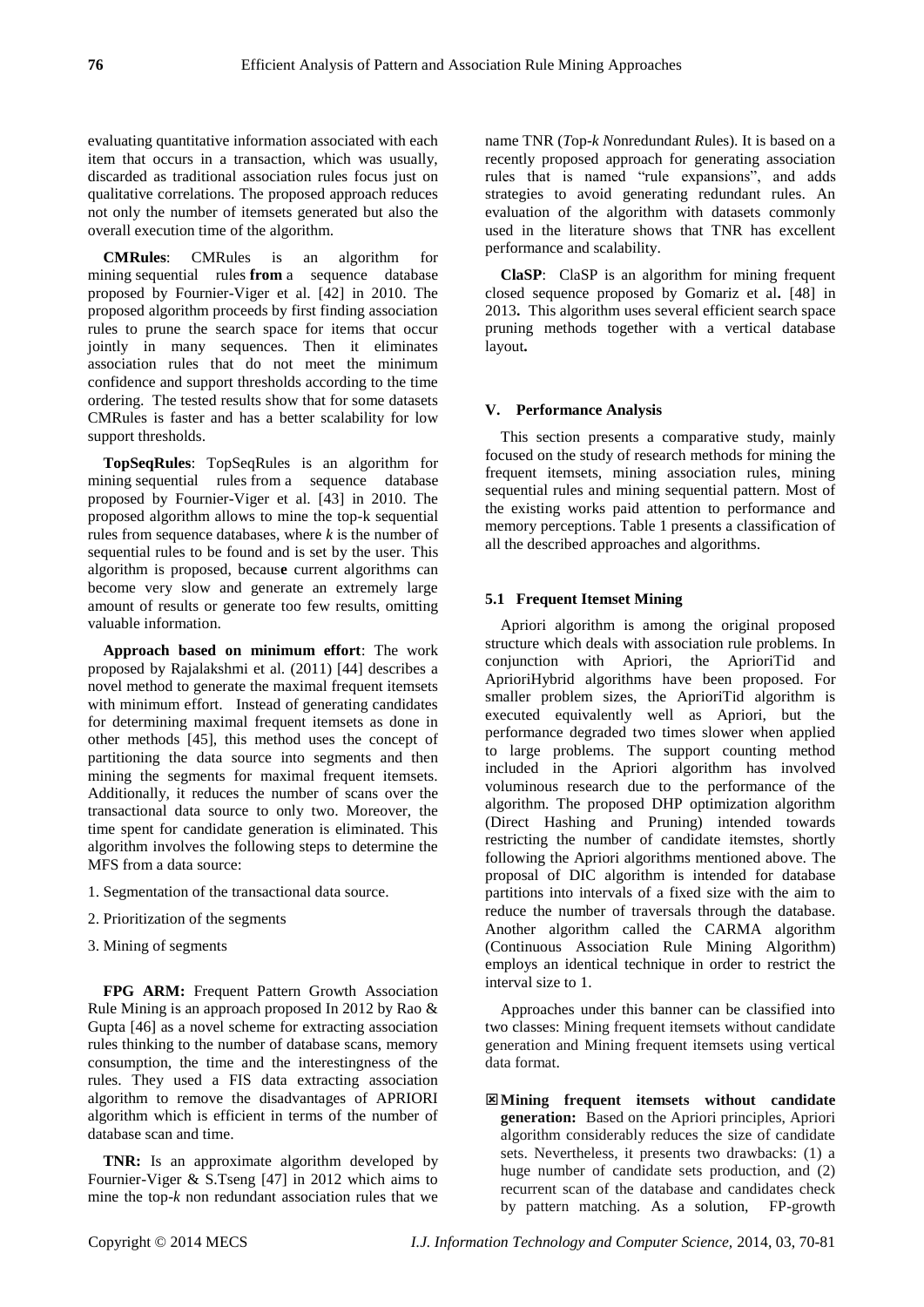method has been proposed to mine the complete set of frequent itemsets without candidate generation**.**  The FP-growth algorithm search for shorter frequent pattern recursively and then concatenating the suffix rather than long frequent patterns search. Based on performance study, the method substantially reduces search time. There are many alternatives and extensions to the FP-growth approach**,** including H-Mine which explores a hyper-structure mining of frequent patterns; building alternative trees;

**Mining frequent itemsets using vertical data format:** A set of transactions is presented in horizontal data format (TID, itemset), if TID is a transaction-id and itemset is the set of items bought in transaction TID. Apriori and FP-growth methods mine frequent patterns from horizontal data format. As an alternative, mining can also be performed with data presented in vertical data format. The proposed<br>Equivalence CLASS Transformation (Eclat) Equivalence CLASS Transformation algorithm explores vertical data format. Another related work with impressive results have been achieved using highly specialized and clever data structures which mines the frequent itemsets with the vertical data format is proposed by Holsheimer et al. In 1995 [49]. Using this approach, one could also explore the potential of solving data mining problems using the general purpose database management systems (dbms). Additionally, as mentioned above, the ClaSP uses vertical data format.

#### **5.2 Sequential Pattern Mining**

A sequence database contains an ordered elements or events, recorded with or without a concrete notion of time. Sequence data are involved in several applications, such as customer shopping sequences, biological sequences and Web clickstreams. As an example of sequence mining, a customer could be making several subsequent purchases, e.g., buying a PC and some Software and Antivirus tools, followed by buying a digital camera and a memory card, and finally buying a printer and some office papers. The proposed GSP algorithm includes time constraints, a sliding time window and user-defined taxonomies. An additional vertical format-based sequential pattern mining method called SPADE have been developed as an extension of vertical format-based frequent itemset mining method, like Eclat and CHARM. SPADE and GSP search methodology is breadth-first search and Apriori pruning. Both algorithms have to generate large sets of candidates in order to produce longer sequences. Another pattern-growth approach to sequential pattern mining, was PrefixSpan which works in a divide-andconquer way. With the use of PrefixSpan, the subsets of sequential patterns mining, corresponding projected databases are constructed and mined recursively. GSP, SPADE, and PrefixSpan have been compared in [30]. The result of the performance comparison shows that PrefixSpan has the best overall performance. SPADE,

although weaker than PrefixSpan in most cases, outperforms GSP. Additionally, the comparison also found that all three algorithms run slowly, when there is a large number of frequent subsequences. The use of closed sequential pattern mining can solve partially this problem.

# **5.3 Structured Pattern Mining**

Frequent itemsets and sequential patterns are important, but some complicated scientific and commercial applications need patterns that are more complicated. As an example of sophisticated patterns we can specify : trees, lattices, and graphs. Graphs have become more and more important in modeling sophisticated structures used in several applications including Bioinformatics, chemical informatics, video indexing, computer vision, text retrieval, and Web analysis. *Frequent substructures* are the very basic patterns involving the various kinds of graph patterns. Several frequent substructure mining methods have been developed in recent works. A survey on graphbased data mining have been conducted by Washio & Motoda [50] in 2003. SUBDUE is an approximate substructure pattern discovery based on minimum description length and background knowledge was proposed by Holder et al. [51] in 1994. In addition to these studies, we list two other approaches to the frequent substructure mining problem: an Apriori-based approach and a pattern-growth approach.

## **VI. Research Directions Proposal**

The described research under the banner of frequent pattern mining have given a solution of the most known problems related to frequent pattern mining, and the provided solutions are very good for most of the data mining tasks. But, it is required to solve several critical research problems before frequent pattern mining can become a central approach in data mining applications.

For the most current pattern mining methods, the derived set of frequent patterns is excessively massive for valuable usage. There are several propositions to reduce the huge set of patterns, which include: closed patterns, maximal patterns, condensed pattern, approximate patterns, representative patterns, clustered patterns, and discriminative frequent patterns. Additionally, much research needs to enhance the quality of preserved pattern, even it is still not clear what kind of patterns will produce the sets of pleasing pattern in both compactness and representative quality for a given application. We consider that approximate frequent patterns could be the best choice in various applications. More particularly, a mechanism of semantic frequent pattern mining approach

(Semantic annotation for frequent patterns, and contextual analysis of frequent patterns) including a deeper understanding and interpretation of patterns is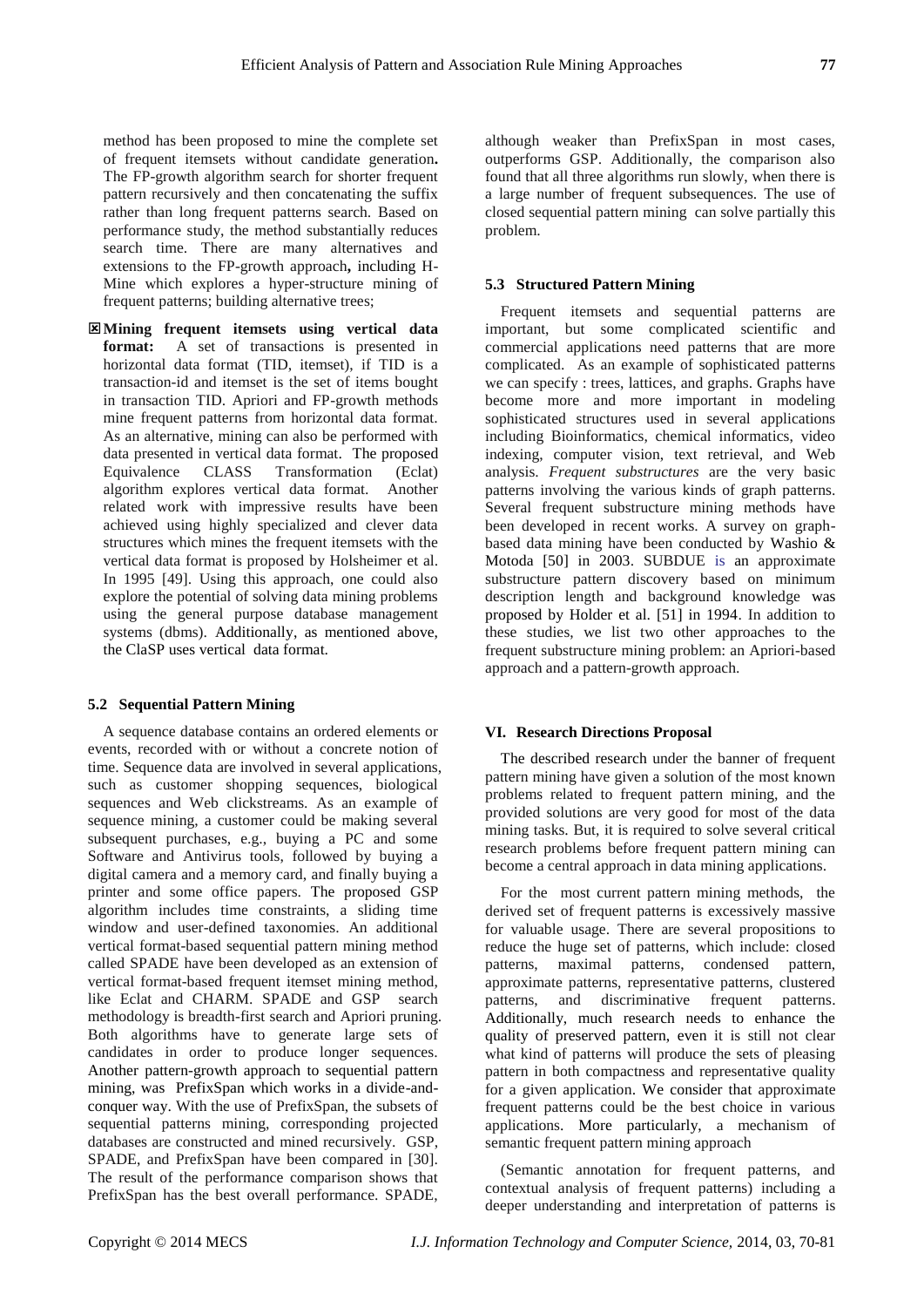required. The semantics of a frequent pattern include deeper information : the meaning of the pattern; the patterns synonym; and the typical transactions where this pattern resides. To know the reason behind why a pattern is frequent is the main core of contextual analysis of frequent patterns over structural information. Only the work presented by Mei et al. [52] is related to the contextual analysis.

To make an improvement, it is important to analyze different properties ans solutions of the works interested by pattern mining algorithms. Based on the small subset of applications presented this article, we conclude that frequent pattern mining has claimed a broad field of applications and demonstrated its strength in solving a number of problems. We need much work to explore new applications of frequent pattern mining.

| Approach        | year | Data source                 | Sequentiel<br>Pattern<br>Mining | Sequentiel<br>Rule<br>Mining | Frequent<br>Itemset<br>Mining | Association<br>Rule<br>Mining |
|-----------------|------|-----------------------------|---------------------------------|------------------------------|-------------------------------|-------------------------------|
| Apriori         | 1994 | <b>Transaction</b> database |                                 |                              | $\sqrt{}$                     |                               |
| AprioriTID      | 1994 | <b>Transaction</b> database |                                 |                              | $\sqrt{}$                     |                               |
| <b>DHP</b>      | 1995 | <b>Transaction</b> database |                                 |                              | $\sqrt{ }$                    |                               |
| <b>FDM</b>      | 1996 | <b>Transcation</b> database |                                 |                              | $\sqrt{}$                     |                               |
| <b>GSP</b>      | 1996 | Sequence Database           | $\sqrt{}$                       |                              |                               |                               |
| <b>DIC</b>      | 1997 | <b>Transcation</b> database |                                 |                              | $\sqrt{}$                     |                               |
| PincerSearch    | 1998 | <b>Transcation database</b> |                                 |                              | $\sqrt{}$                     |                               |
| <b>CARMA</b>    | 1999 | <b>Transcation</b> database |                                 |                              | $\sqrt{}$                     |                               |
| <b>CHARM</b>    | 1999 | <b>Transcation</b> database |                                 |                              | $\sqrt{(closed)}$             |                               |
| Depth-project   | 2000 | <b>Transcation</b> database |                                 |                              | $\sqrt{(maximal)}$            |                               |
| Eclat           | 2000 | <b>Transcation</b> database |                                 |                              | $\sqrt{}$                     |                               |
| <b>SPAD</b>     | 2001 | Sequence Database           | $\sqrt{}$                       |                              |                               |                               |
| <b>SPAM</b>     | 2002 | Sequence Database           | $\sqrt{}$                       |                              |                               |                               |
| Diffset         | 2003 | <b>Transcation database</b> |                                 |                              | $\sqrt{}$                     |                               |
| FP-growth       | 2004 | <b>Transcation database</b> |                                 |                              | $\sqrt{ }$                    | FP-growth                     |
| DSM-FI          | 2004 | <b>Transcation</b> database |                                 |                              | $\sqrt{}$                     |                               |
| <b>PRICES</b>   | 2004 | <b>Transaction</b> database |                                 |                              | $\sqrt{}$                     |                               |
| PrefixSpan      | 2004 | Sequence Database           | $\sqrt{}$                       |                              |                               |                               |
| Sporadic Rules  | 2005 | <b>Transaction</b> database |                                 |                              |                               | $\sqrt{}$                     |
| <b>IGB</b>      | 2005 | <b>Transaction</b> database |                                 |                              |                               | $\sqrt{}$                     |
| GenMax          | 2005 | <b>Transaction</b> database |                                 |                              | $\sqrt{(maximal)}$            |                               |
| <b>FPMax</b>    | 2005 | <b>Transaction</b> database |                                 |                              | $\sqrt{(maximal)}$            |                               |
| <b>FHARM</b>    | 2006 | <b>Transaction</b> database |                                 |                              | $\sqrt{}$                     |                               |
| H-mine          | 2007 | <b>Transaction</b> database |                                 |                              | $\sqrt{ }$                    |                               |
| <b>FHSAR</b>    | 2008 | <b>Transaction database</b> |                                 |                              |                               | $\sqrt{}$                     |
| ReverseApriori  | 2008 | <b>Transaction database</b> |                                 |                              | $\sqrt{(maximal)}$            |                               |
| <b>DTFIM</b>    | 2008 | <b>Transaction database</b> |                                 |                              | $\sqrt{}$                     |                               |
| GIT-tree        | 2009 | Transaction database        |                                 |                              | $\sqrt{}$                     |                               |
| Scaling Apriori | 2010 | <b>Transaction</b> database |                                 |                              | $\sqrt{}$                     |                               |
| <b>CMRules</b>  | 2010 | Sequentiel database         |                                 | $\sqrt{}$                    |                               |                               |
| Minimum effort  | 2011 | Transaction database        |                                 |                              | $\sqrt{(maximal)}$            |                               |
| TopSeqRules     | 2011 | Sequentiel database         |                                 | $\sqrt{}$                    |                               |                               |
| FPG ARM         | 2012 | <b>Transaction</b> database |                                 |                              | $\sqrt{}$                     |                               |
| <b>TNR</b>      | 2012 | <b>Transaction database</b> |                                 |                              |                               | $\sqrt{ }$                    |
| ClaSP           | 2013 | Sequentiel database         | $\sqrt{(closed)}$               |                              |                               |                               |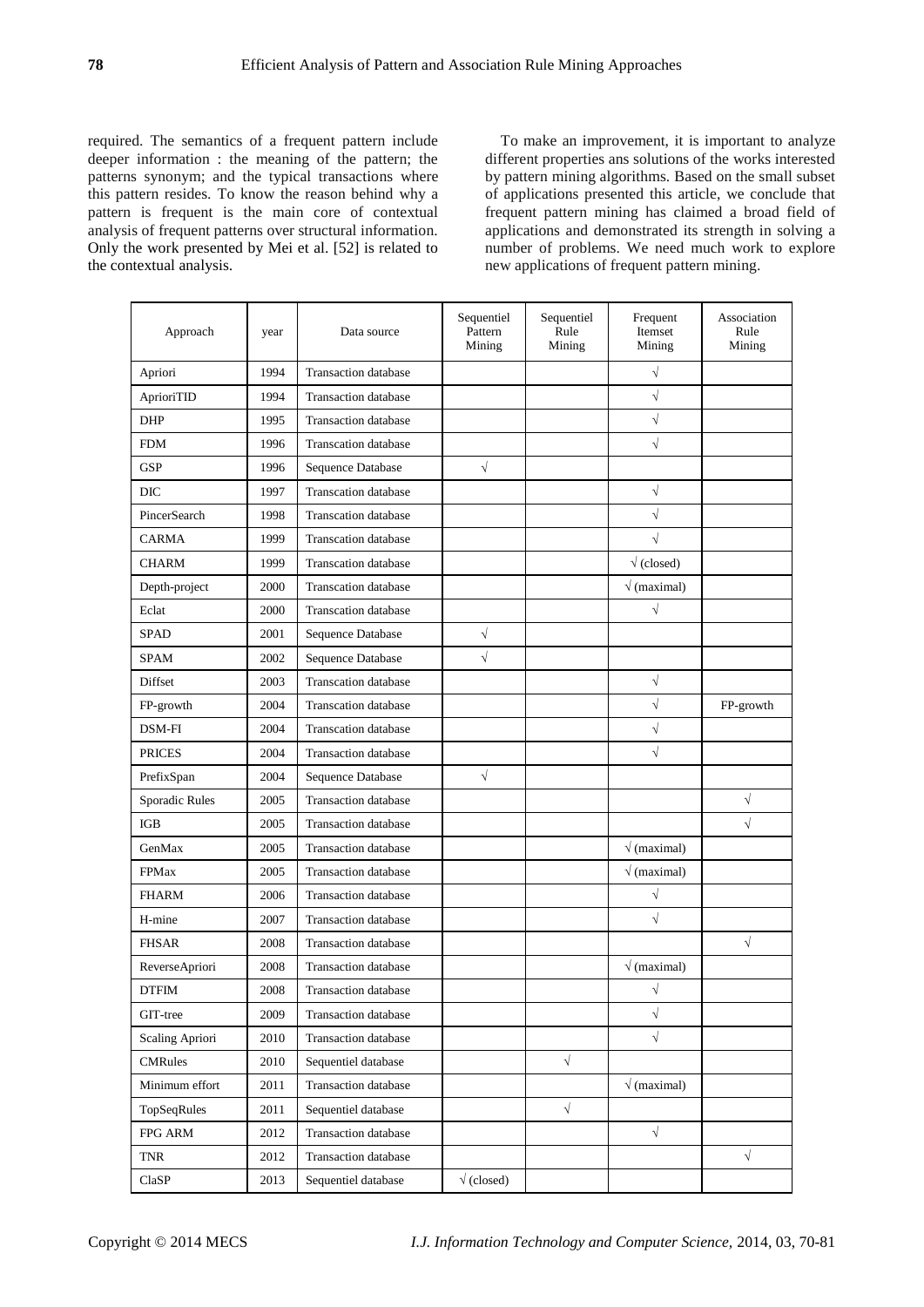## **VII. Conclusion**

The most important tasks of frequent pattern mining approaches are : itemset mining, sequential pattern mining, sequential rule mining and association rule mining. A good number of efficient data mining algorithms exist in the literature for mining frequent patterns. In this paper, we have presented a brief overview of the current status and future directions of frequent pattern mining. Additionally, we have performed a comprehensive study of some algorithms and methods that exists for the mining of frequent patterns. With over a decade of extensive research, a good number of research publications, development and application activities in this domain have been proposed. We give a brief discussion of a number of algorithms presented along this decade with a comparative study of a few significant ones based on their performance. However, we require to conduct a deep research based on several critical issues so that this domain may have its factual existence and deep impact in data mining applications.

## **References**

- [1] Cios K.J., Pedrycz W, Swiniarski RW, & Kurgan LA. *Data mining: A knowledge discovery approach*. New York, NY: Springer, 2012.
- [2] Marek Wo, Krzysztof Ga, Krzysztof Ga. "Concurrent Processing of Frequent Itemset Queries Using FP-Growth Algorithm", Proc. of the 1st ADBIS Workshop on Data Mining and Knowledge Discovery (ADMKD'05), 2005,Tallinn, Estonia.
- [3] Alva Erwin, Raj P. Gopalan, N.R. Achuthan, "A Bottom-Up Projection Based Algorithm for Mining High Utility Itemsets", In Proceedings of the 2nd international workshop on Integrating artificial intelligence and data mining, 2007, Vol. 84: 3-11.
- [4] Liu X., Zhai K., & Pedrycz W. An improved association rules mining method. *Expert Systems with Applications*, 2012 *39*(1):1362–1374. doi:10.1016/j. eswa.2011.08.018.
- [5] Agrawal, R., Imielinski, R., & Swami, A. Mining associations between sets of items in massive databases. In *Proceedings of the ACM SIGMOD Conference on Management of Data*, 1993, Washington, DC: 207-216.
- [6] Sarasere, A., Omiecinsky, E. & Navathe, S. "An efficient algorithm for mining association rules in large databases" In Proc. 21St International Conference on Very Large Databases (VLDB) , 1995, Zurich, Switzerland, Technical Report No. GIT-CC-95-04.
- [7] Agrawal, R. and Srikant, R. "Mining sequential patterns" In P.S.Yu and A.L.P. Chen, editors, Proc.11the Int. Conf. Data engineering. ICDE, 1995, 3(14), IEEE :6-10.
- [8] Jiawei Han., Y.F. "Discovery of multiple-level association rules from large databases" In Proc. of the 21St International Conference on Very Large Databases (VLDB), 1995, Zurich, Switzerland: 420-431.
- [9] Lallich S., Vaillant B, & Lenca P. Parameterized Measures for the Evaluation of Association Rules Interestingness. In *Proceedings of the 6th International Symposium on Applied Stochastic Models and Data Analysis (ASMDA 2005)*,2005, Brest, France, May: 220-229.
- [10] Brin, S., Motwani, R., Vllman, J.D. & Tsur, S. Dynamic itemset counting and implication rules for market basket data, SIGMOD Record (ACM Special Interest Group on Management of Data), 1997, 26(2), 255.
- [11] Loevinger, J.. A Systemic Approach to the Construction and Evaluation of Tests of Ability. *Psychological Monographs*, 1974, *61*(4).
- [12] Piatetsky-Shapiro G.. Knowledge Discoveryin Real Databases: A Report on the IJCAI-89 Workshop. *AI Magazine, 1991,* 11(5): 68–70.
- [13] Tan, P.-N., Kumar, V., & Srivastava, J. Selecting the right objective measure for association analysis. *Information Systems*,2004, *29*(4), 293–313. doi:10.1016/S0306-4379(03)00072-3.
- [14] Agrawal R. & Srikant R. Fast Algorithms for Mining Association Rules. In Proc. 20th Int. Conf. Very Large Data Bases (VLDB), 1994: 487-499.
- [15] Park J.S., Chen M.S. & Yu P.S. An Effective Hash-based Algorithm for Mining Association Rules. In Proc. 1995 ACM SIGMOD International Conference on Management of Data, 1995, 175- 186.
- [16] Cheung C., Han J., Ng V.T., Fu A.W. & Fu Y. A Fast Distributed Algorithm for Mining Association Rules. In Proc. of 1996 Int'l Conf. on Parallel and Distributed Information Systems (PDIS'96), 1996, Miami Beach, Florida, USA.
- [17] Srikant R, Agrawal R. Mining sequential patterns: generalizations and performance improvements. In: Proceeding of the 5th international conference on extending database technology (EDBT'96), 1996, Avignon, France: 3–17**.**
- [18] Brin S., Motwani R., Ullman J.D., and Tsur S. Dynamic itemset counting and implication rules for market basket data. In Proceedings of the 1997 ACM SIGMOD International Conference on Management of Data, 1997, 26(2): 255–264.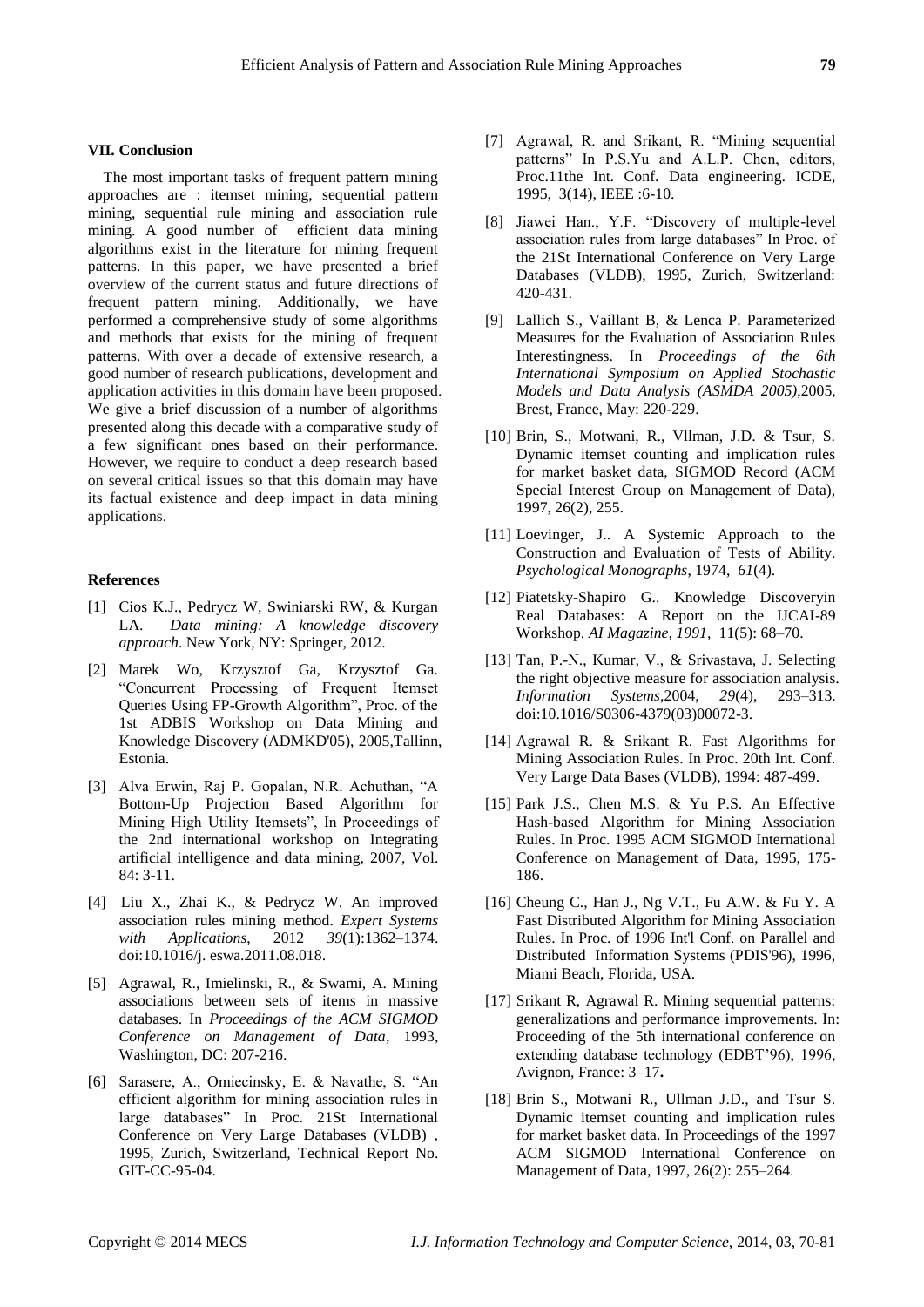- [19] Lin D. & Kedem Z. M. Pincer Search : A New Algorithm for Discovering the Maximum Frequent Set. In Proc. Int. Conf. on Extending Database Technology,1998.
- [20] Hidber C. "Online association rule mining". In Proc. of the 1999 ACM SIGMOD International Conference on Management of Data, 1999, 28(2): 145–156.
- [21] Zaki M. J. and Hsiao C.-J. "CHARM: An efficient algorithm for closed association rule mining". Computer Science Dept., Rensselaer Polytechnic Institute, Technical Report, 1999: 99-10.
- [22] Agrawal R.C., Aggarwal C.C. & Prasad V.V.V. Depth First Generation of Long Patterns. In Proc. of the 6th Int. Conf. on Knowledge Discovery and Data Mining, 2000: 108-118.
- [23] Han J., Pei J. & Yin Y. Mining Frequent Patterns without Candidate Generation. In Proc. 2000 ACM SIGMOD Intl. Conference on Management of Data, 2000.
- [24] Zaki MJ. Scalable algorithms for association mining. IEEE Trans Knowl Data Eng 12, 2000:372–390.
- [25] Mohammed J. Zaki. SPADE: An efficient algorithm for mining frequent sequences, Machine Learning, 2001: 31—60.
- [26] Jay Ayres, Johannes Gehrke, Tomi Yiu and Jason Flannick. Sequential Pattern Mining using A Bitmap Representation. ACM Press, 2002:429— 435**.**
- [27] Zaki M.J., Gouda K. "Fast Vertical Mining Using Diffsets", Proc. Ninth ACM SIGKDD Int"l Conf. Knowledge Discovery and Data Mining, 2003: 326-335.
- [28] Hua-Fu Li, Suh-Yin Lee, and Man-Kwan Shan. An Efficient Algorithm for Mining Frequent Itemests over the Entire History of Data Streams. The Proceedings of First International Workshop on Knowledge Discovery in Data Streams, 2004.
- [29] Chuan Wang, Christos Tjortjis. PRICES: An efficient algorithm for mining association rules, in Lecture Notes Computer Science vol. 2004, 3177: 352-358, ISSN: 0302-9743.
- [30] Pei J, Han J, Mortazavi-AslB,Wang J, PintoH, ChenQ,DayalU, HsuM-C. Mining sequential patterns by pattern-growth: the prefixspan approach. IEEETransKnowl Data Eng 16, 2004:1424–1440**.**
- [31] Yun SK and Nathan Ro. Finding sporadic rules using apriori-inverse. In*Proceedings of the 9th Pacific-Asia conference on Advances in Knowledge Discovery and Data Mining* (PAKDD'05), Tu Bao Ho, David Cheung,

and Huan Liu (Eds.). Springer-Verlag, Berlin, Heidelberg, 2005: 97-106.

- [32] GASMI Ghada**,** Ben Yahia **S.**, Mephu Nguifo Engelbert, Slimani Y.**,** IGB**:** une nouvelle base générique informative des règles d'association, dans *Information-Interaction-Intelligence (Revue I3)*, 6(1), CEPADUES Edition, octobre 2006: 31- 67.
- [33] Gouda, K. and Zaki,M.J. GenMax : An Efficient Algorithm for Mining Maximal Frequent Itemsets', Data Mining and Knowledge Discovery, 2005, 11: 1-20.
- [34] Grahne G. and Zhu G. Fast Algorithms for frequent itemset mining using FP-trees, in IEEE transactions on knowledge and Data engineering, 2005,17(10):1347-1362.
- [35] Sulaiman Khan M., Maybin Muyeba, Christos Tjortjis, Frans Coenen. "An effective Fuzzy Healthy Association Rule Mining Algorithm (FHARM), In Lecture Notes Computer Science, 2006, 4224:1014-1022, ISSN: 0302-9743.
- [36] Jian Pei, Jiawei Han, Hongjun Lu, Shojiro Nishio, Shiwei Tang and Dongqing Yang. HMine: Fast and space-preserving frequent pattern mining in large databases, IIE Transactions, 2007, 39(6):593- 605.
- [37] Chih-Chia Weng, Shan-Tai Chen, Hung-Che Lo, A Novel Algorithm for Completely Hiding Sensitive Association Rules, Eighth International Conference on Intelligent Systems Design and Applications, 2008.
- [38] Kamrul Shah, Mohammad Khandakar, Hasnain Abu. Reverse Apriori Algorithm for Frequent Pattern Mining, Asian Journal of Information Technology, 2008, :524-530, ISSN: 1682-3915.
- [39] Ansari E., Dastghaibfard G.H., Keshtkaran M., Kaabi H. "Distributed Frequent Itemset Mining using Trie Data Structure", 2008, IAENG, vol.35:3.
- [40] Bay Vo , Huy Nguyen , Tu Bao Ho , Bac Le, Parallel Method for Mining High Utility Itemsets from Vertically Partitioned Distributed Databases, Proceedings of the 13th International Conference on Knowledge-Based and Intelligent Information and Engineering Systems: Part I, September 28-30, 2009, Santiago, Chile.
- [41] Praksh S., Parvathi R.M.S. An enhanced Scalling Apriori for Association Rule Mining Efficiency, European Journal of Scientific Research, 2010, 39:257-264, ISSN: 1450-216X.
- [42] Fournier-Viger, P., Faghihi, U., Nkambou, R. and Mephu Nguifo, E. CMRules: An Efficient Algorithm for Mining Sequential Rules Common to Several Sequences. In the Proceedings of 23th Intern. Florida Artificial Intelligence Research